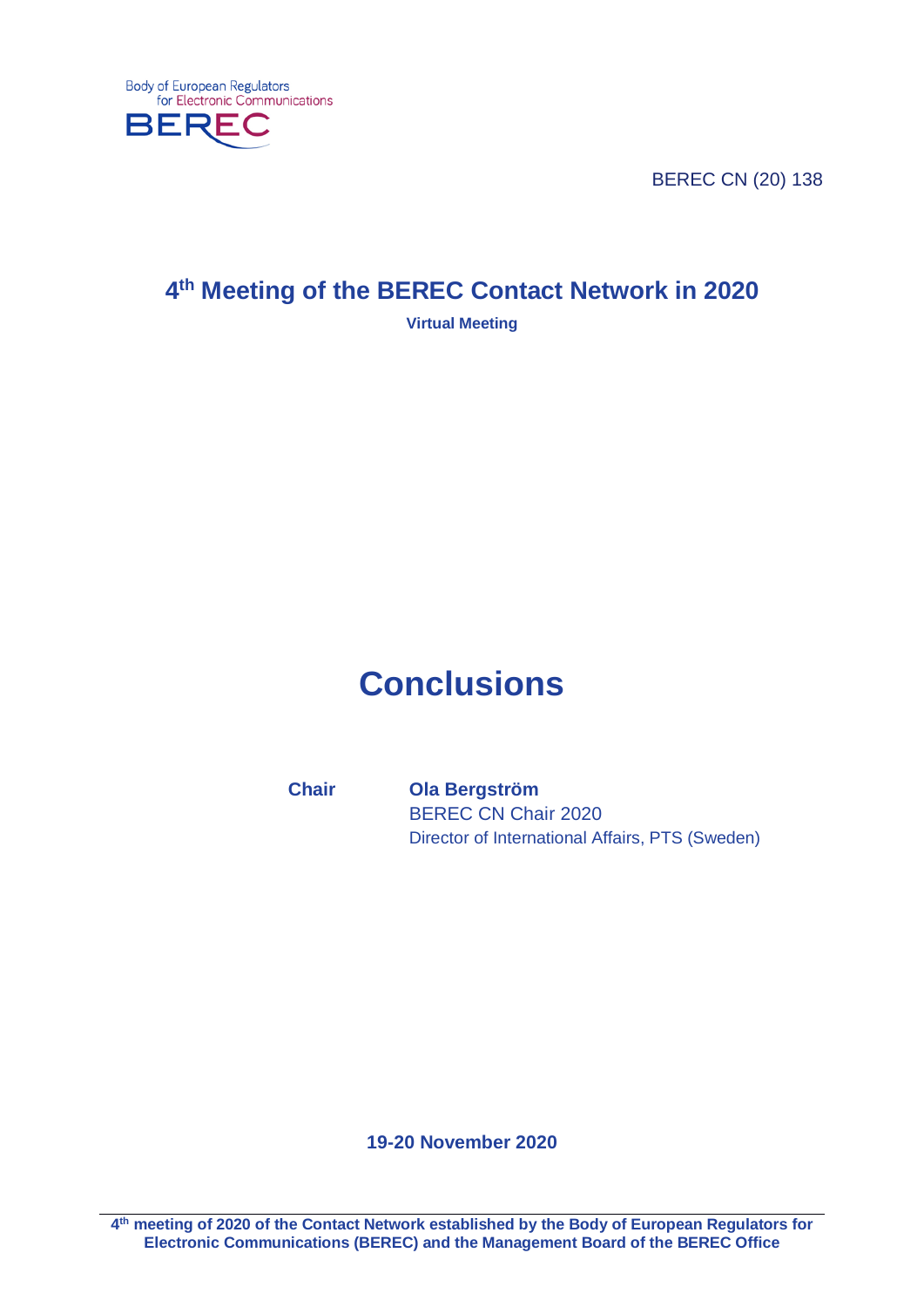### *Introduction and Participation*

The 4<sup>th</sup> virtual Meeting of the BEREC Contact Network (CN) for 2020 took place on 19 and 20 **November 2020.** The Meeting was chaired by Ola Bergström, Director of International Affairs (PTS) and representative of the BEREC Chair 2020.

The Meeting was attended by senior representatives of the National Regulatory Authorities (NRAs) with primary responsibility for overseeing the day-to-day operation of the markets for electronic communications networks and services. NRAs from the EU Member States, from the EEA countries and from the States that are candidates for accession to the EU were also represented. Representatives of the European Commission also attended the Meeting.

# *Main Results of the 4th Meeting of the BEREC Contact Network in 2020*

The objective of the Meeting was to prepare the 45<sup>th</sup> Ordinary Plenary virtual Meetings of the BEREC Board of Regulators (BoR) and the Management Board of the BEREC Office (MB), due to take place on 10 and 11 December 2020. Consequently, the BEREC Contact Network (CN) considered all possible topics to be included in the BoR and MB agendas and concluded the following:

#### **I. Documents to be submitted to the BoR**

The CN agreed to submit the following documents to the BoR:

#### **1.** *As 'A' items (without presentation and discussion)*

- 1.1. *For approval for publication:*
- BEREC CN (20) 113 8<sup>th</sup> BEREC Report on transparency and comparability of international roaming tariffs;
- BEREC CN (20) 119 Draft BEREC Report on Termination Rates at the European level;
- BEREC CN (20) 123 Draft BEREC Report on Regulatory Accounting in practice 2020;
- 1.2. *For approval for internal use:*
- BEREC CN (20) 124 Draft BEREC Internal procedures for the Database of numbering resources with a right of extraterritorial use:
- BEREC CN (20) 125 Draft BEREC List/Snapshot of Premium rate numbers.

#### **2.** *As regular items (with presentation and discussion):*

#### 2.1. *For approval and publication:*

- BEREC CN (20) 77 Draft Report on the outcomes of the public consultation on the draft BEREC Guide to the BEREC 5G Radar and 5G Radar;
- BEREC CN (20) 78 Guide to the 5G Radar and 5G Radar;
- BEREC CN (20) 114 Draft Report on the outcomes of the public consultation on the BEREC Guidelines on the Criteria for a Consistent Application of Article 61(3) EECC;
- BEREC CN (20) 115 Draft BEREC Guidelines on the Criteria for a Consistent Application of Article 61(3) EECC;
- BEREC CN (20) 116 Draft BEREC response to the targeted public consultation on the evaluation of the state aid rules for the deployment of broadband networks;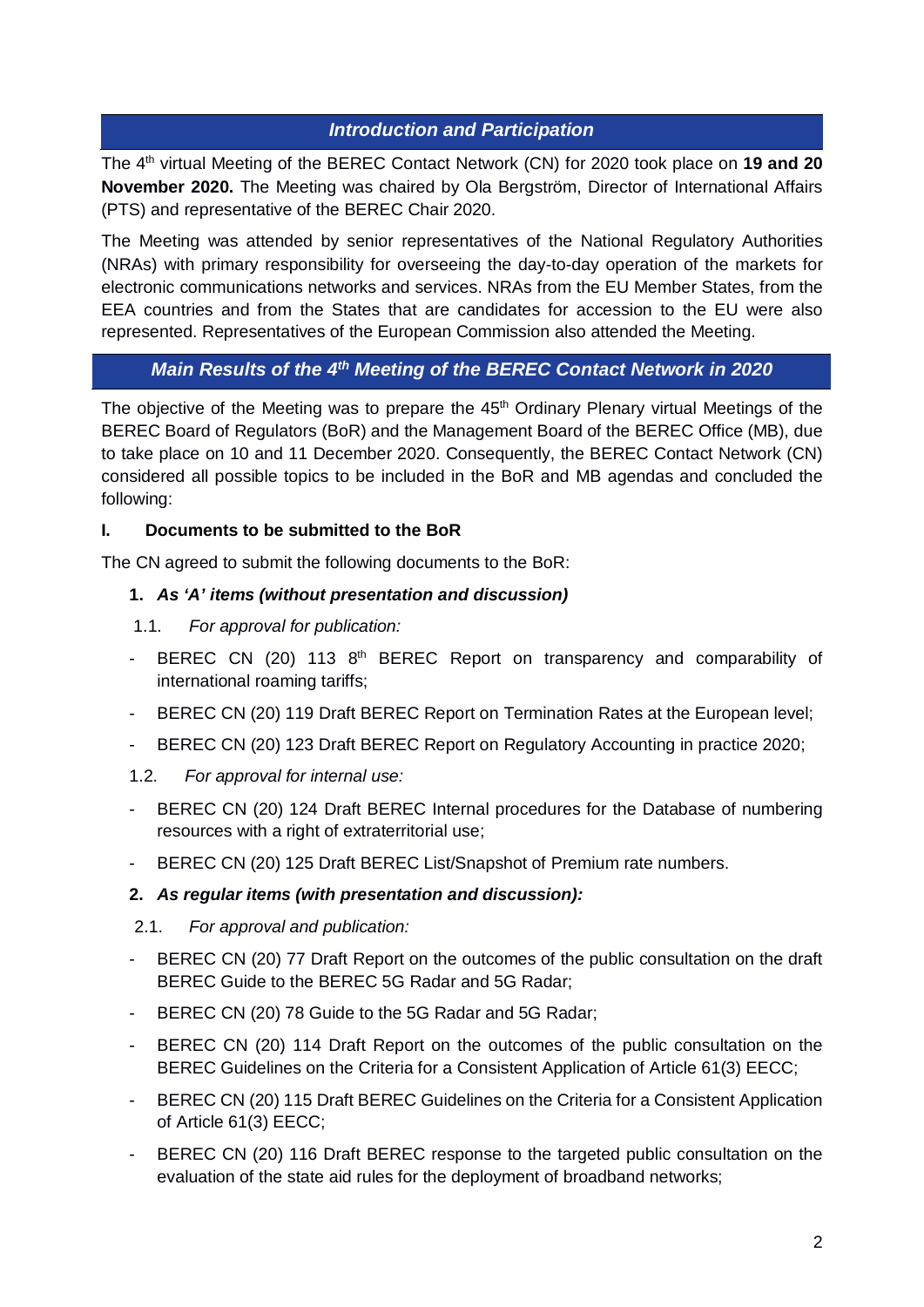- BEREC CN (20) 121 BEREC Report on the outcome of the public consultation on the Draft BEREC Guidelines to foster the consistent application of the conditions and criteria for assessing co-investments in new very high capacity network elements (Article 76(1) and Annex IV EECC);
- BEREC CN (20) 122 BEREC Guidelines to foster the consistent application of the conditions and criteria for assessing co-investments in new very high capacity network elements (Article 76(1) and Annex IV EECC);

#### 2.2. *For approval for public consultation:*

BEREC CN (20) 120 Draft BEREC Guidelines to assist NRAs on the consistent application of Geographical surveys of network deployments: Phase II: Verification.

#### 2.3. *For information and consideration:*

- BEREC CN (20) 107 Contact lists pack;
- BEREC CN (20) 108 Information on the electronic voting procedures since the last Plenary Meeting;
- BEREC CN (20) 109 Information on planned electronic voting procedures between P4 and P1;
- BEREC CN (20) 110 2020 BEREC Work Programme status update;
- BEREC CN (20) 111 Gap Analysis related to the BEREC Net Neutrality QoS measurement tool project;
- BEREC CN (20) 138 Gap analysis related to the BEREC Net Neutrality QoS measurement tool project: Addendum to the Non-Paper;
- BEREC CN (20) 135 Draft Agenda for the  $45<sup>th</sup>$  BoR Ordinary Meeting;
- BEREC CN (20) 136 Draft Agenda for the 45<sup>th</sup> MB Ordinary Meeting;

#### 2.3. *For internal use:*

- BEREC CN (20) 112 List of PRDs for BEREC Work Programme 2021;
- BEREC CN (20) 117 Draft Report concerning the EU 5G Cybersecurity Toolbox Strategic Measures 5 and 6 (Diversification of suppliers and strengthening national resilience);
- BEREC CN (20) 118 Draft Executive summary concerning the EU 5G Cybersecurity Toolbox Strategic Measures 5 and 6 (Diversification of suppliers and strengthening national resilience).

The BoR will also be briefed on the recent activities of the BEREC Chair, important projects carried out by the BEREC Office in support of BEREC, as well as BEREC's recent and forthcoming international activities. In addition, the BoR will be updated on the progress of work on deliverables of the Open Internet, Wireless Network Evolution and Regulatory Framework. The European Commission will be invited to provide information on important recent developments and activities under its remit that have an impact on the digital sector.

#### **II. Documents to be submitted to the MB**

The CN was informed about the following documents to be submitted to the MB:

#### **1.** *For information:*